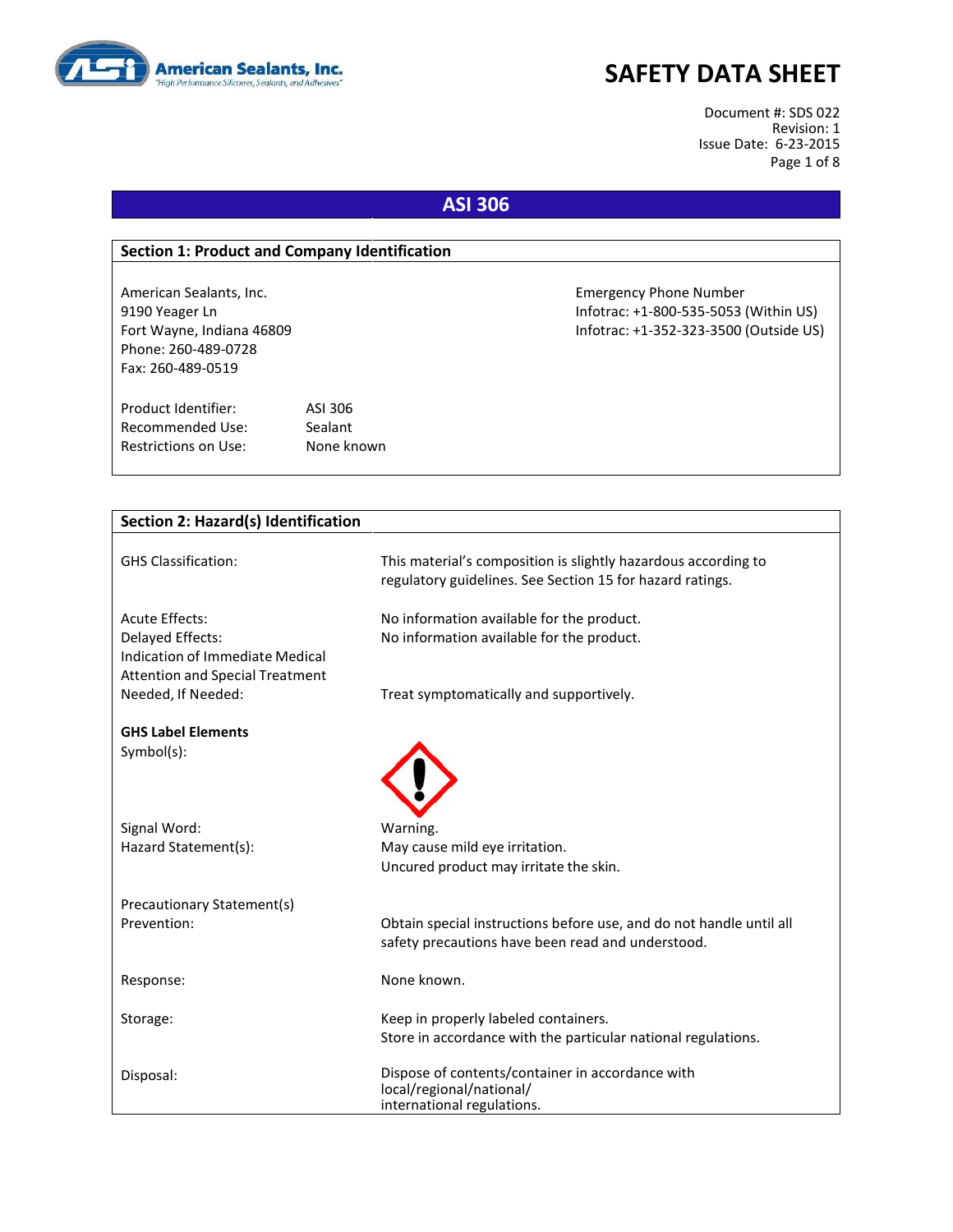### **Section 3: Composition/Information on Ingredients**

| <b>CAS</b>     | Component                                  | Percent   |
|----------------|--------------------------------------------|-----------|
| 70131-67-8     | Polydimethylsiloxane, silanol terminated   | $45 - 50$ |
| 63148-62-9     | Polydimethylsiloxane, trimethyl terminated | $10 - 29$ |
| 68611-44-9     | Modified Silicon dioxide                   | $2 - 12$  |
| 2224-33-1      | Vinyl Oximino Silane                       | $1 - 5$   |
|                | <b>Trade Secret Component</b>              | $1 - 5$   |
| $919 - 30 - 2$ | Aminosilane                                | $0 - 2$   |

### **Section 4: First-Aid Measures**

| Inhalation:   | IF INHALED: Remove to fresh air.<br>Get medical attention if symptoms occur.                                                |
|---------------|-----------------------------------------------------------------------------------------------------------------------------|
| Skin Contact: | IF ON SKIN: Wash with soap and water.<br>Get medical advice/attention if symptoms occur.                                    |
| Eye Contact:  | IF IN EYES: Flush eyes with water for 15 minutes.<br>If eye irritation develops and persists: Get medical advice/attention. |
| Ingestion:    | Get immediate medical attention if symptoms occur.                                                                          |

| <b>Section 5: Fire-Fighting Measures</b>                                      |  |  |
|-------------------------------------------------------------------------------|--|--|
| Use carbon dioxide, regular dry chemical, alcohol-resistant foam or<br>water. |  |  |
| None known.                                                                   |  |  |
|                                                                               |  |  |
| Specific Hazards Arising from the Chemical                                    |  |  |
| No information available for the product.                                     |  |  |
|                                                                               |  |  |
|                                                                               |  |  |
| No information available for the product.                                     |  |  |
| Firefighters should wear full-face, self-contained breathing apparatus        |  |  |
| and impervious protective clothing.                                           |  |  |
|                                                                               |  |  |
| Use extinguishing measures that are appropriate to local                      |  |  |
| circumstances and the surrounding environment.                                |  |  |
|                                                                               |  |  |

| <b>Section 6: Accidental Release Measures</b>                                  |                                                                                   |  |
|--------------------------------------------------------------------------------|-----------------------------------------------------------------------------------|--|
| Personal Precautions, Protective<br><b>Equipment and Emergency Procedures:</b> | Follow safe handling advice and personal protective equipment<br>recommendations. |  |
| Methods and Materials for Containment<br>and Cleaning Up:                      | Scrap up and place in an inert material for disposal.                             |  |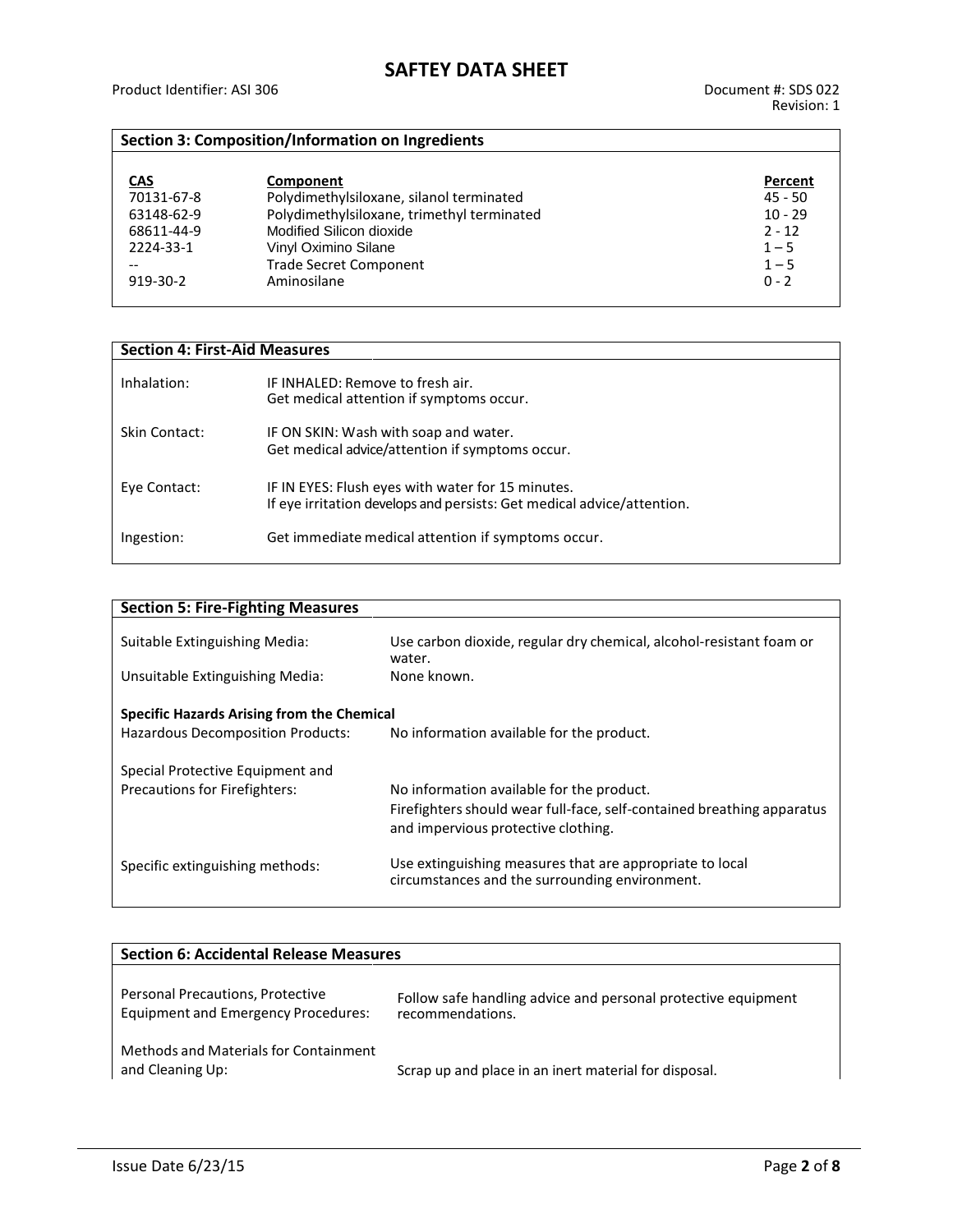Local or national regulations may apply to releases and disposal of this material, as well as those materials and items employed in the cleanup of releases.

| <b>Section 7: Handling and Storage</b>                              |                                                                                                                                                                    |  |
|---------------------------------------------------------------------|--------------------------------------------------------------------------------------------------------------------------------------------------------------------|--|
| <b>Precautions for Safe Handling</b><br><b>Protective Measures:</b> | Cure only where appropriate ventilation systems exist.                                                                                                             |  |
| Advice on General Occupational                                      |                                                                                                                                                                    |  |
| Hygiene:                                                            | Do not eat, drink, or smoke when using this product.<br>Wash thoroughly after handling.                                                                            |  |
|                                                                     | Wash contaminated clothing before reuse.                                                                                                                           |  |
| Conditions for Safe Storage, including<br>any Incompatibilities:    | Store and handle in accordance with all current regulations and<br>standards. Keep in properly labeled containers.<br>Keep separated from incompatible substances. |  |
| Incompatibilities:                                                  | No information available for the product.                                                                                                                          |  |

| <b>Section 8: Exposure Controls/Personal Protection</b> |                               |                        |
|---------------------------------------------------------|-------------------------------|------------------------|
|                                                         |                               |                        |
| <b>Component Exposure Limits</b>                        |                               |                        |
| CAS                                                     | Component                     | <b>Exposure Limits</b> |
|                                                         |                               | <b>ACGIH TWA: NE</b>   |
|                                                         | Polydimethylsiloxane, silanol | <b>TLV STEL: NE</b>    |
| 70131-67-8                                              | terminated                    | <b>OSHA TWA: NE</b>    |
|                                                         |                               | <b>PEL STEL: NE</b>    |
| 63148-62-9                                              | Polydimethylsiloxane,         | <b>TLV STEL: NE</b>    |
|                                                         | trimethyl terminated          | <b>PEL STEL: NE</b>    |
|                                                         |                               | ACGIH TWA: 6 mg/m3     |
| 68611-44-9                                              | Modified Silicon dioxide      | TLV STEL: 10 mg/m3     |
|                                                         |                               | OSHA TWA: 6 mg/m3      |
|                                                         |                               | PEL STEL: 10 mg/m3     |
|                                                         |                               | <b>ACGIH TWA: NE</b>   |
| 2224-33-1                                               | Vinyl Oximino Silane          | <b>TLV STEL: NE</b>    |
|                                                         |                               | <b>OSHA TWA: NE</b>    |
|                                                         |                               | <b>PEL STEL: NE</b>    |
|                                                         |                               | <b>ACGIH TWA: NF</b>   |
|                                                         | <b>Trade Secret Component</b> | <b>TLV STEL: NE</b>    |
|                                                         |                               | <b>OSHA TWA: NF</b>    |
|                                                         |                               | <b>PEL STEL: NE</b>    |
| 919-30-2                                                | Aminosilane                   | <b>ACGIH TWA: NE</b>   |
|                                                         |                               | <b>TLV STEL: NE</b>    |
|                                                         |                               | <b>OSHA TWA: NE</b>    |
|                                                         |                               | <b>PEL STEL: NE</b>    |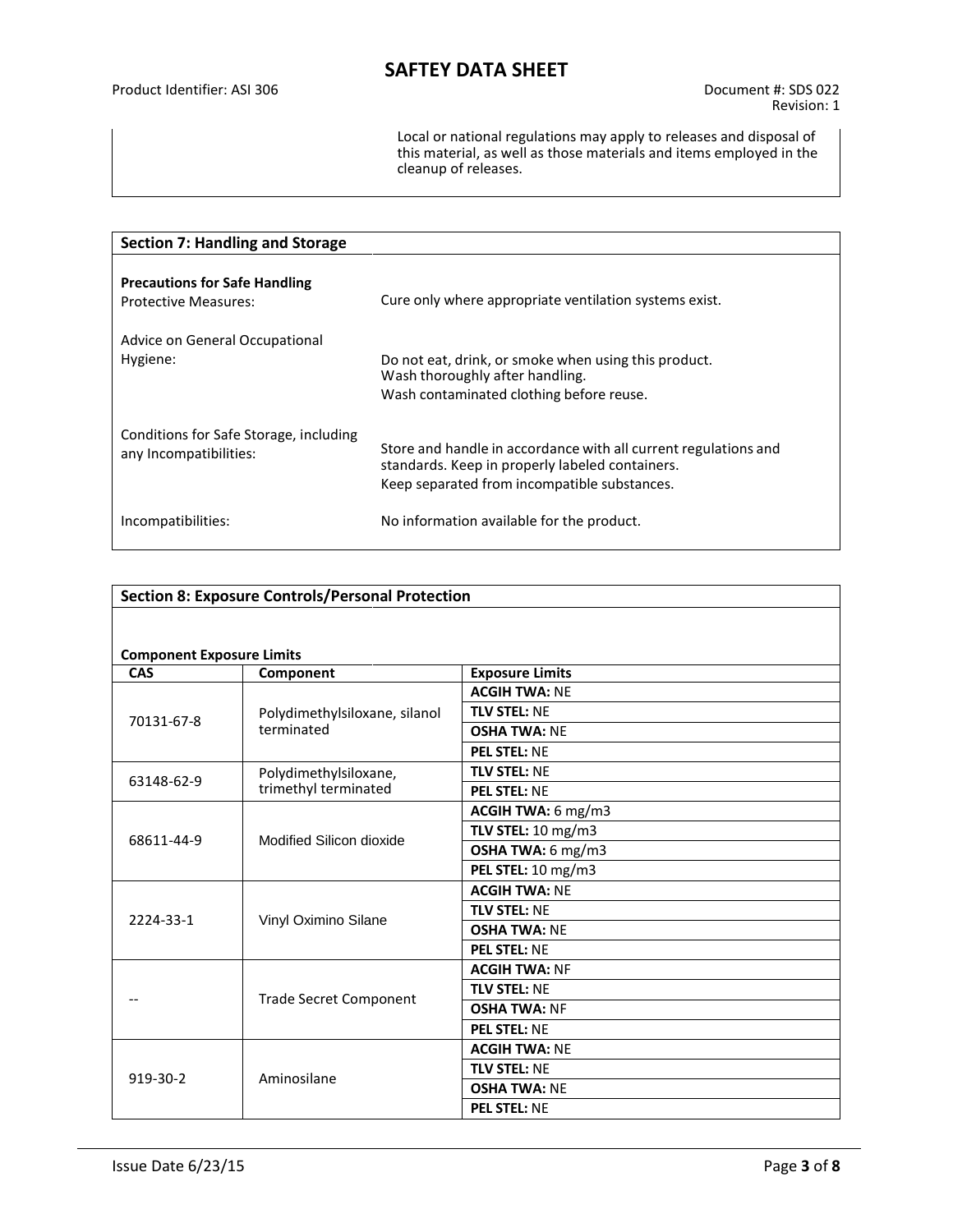| Appropriate Engineering Controls:                             | Ensure adequate ventilation, especially in confined areas. Ensure<br>compliance with applicable exposure limits.             |
|---------------------------------------------------------------|------------------------------------------------------------------------------------------------------------------------------|
| <b>Individual Protection Measures</b><br>Eye/Face Protection: | Wear safety goggles. Provide an emergency eye wash fountain and<br>quick drench shower in the immediate work area.           |
| <b>Skin Protection:</b>                                       | Skin should be washed after contact.                                                                                         |
| Hand Protection:                                              | Wear cloth gloves. Wash hands before breaks and at the end of<br>workday.                                                    |
| <b>Respiratory Protection:</b>                                | None required. General and local exhaust ventilation is recommended<br>to maintain vapor exposures below recommended limits. |

### **Section 9: Physical and Chemical Properties**

| <b>Physical State:</b>           | Liguid                                  | Appearance:                   | Paste                |
|----------------------------------|-----------------------------------------|-------------------------------|----------------------|
| Color:                           | In accordance with                      | <b>Physical Form:</b> Paste   |                      |
|                                  | product description                     |                               |                      |
| Odor:                            | Mild                                    | <b>Odor Threshold:</b>        | Not available        |
| pH:                              | Not applicable                          | <b>Melting Point:</b>         | Not available        |
| <b>Boiling Point:</b>            | Not applicable                          | Decomposition:                | Not available        |
|                                  | <b>Flash Point:</b> $>315$ °C or 600 °F | <b>Evaporation Rate:</b>      | $\leq 1$             |
| <b>OSHA Flammability Class:</b>  | Not classified as a                     | <b>Vapor Pressure:</b>        | Not applicable       |
|                                  | flammability hazard                     |                               |                      |
| Vapor Density (air = $1$ ):      | Not available                           | Density:                      | 1030 kg/m3           |
| Specific Gravity (water $= 1$ ): | 1.03                                    | <b>Water Solubility:</b>      | Insoluble            |
| Log KOW:                         | Not available                           | Coeff. Water/Oil Dist:        | Not available        |
| KOC:                             | Not available                           | <b>Auto Ignition:</b>         | Not available        |
| Viscosity:                       | Not applicable                          | VOC:                          | NT                   |
| % Volatile by Volume: < 1        |                                         | <b>Solubility in Oraganic</b> | Partially soluble in |
|                                  |                                         | Solvents:                     | toluene              |

| <b>Section 10: Stability and Reactivity</b> |                                                                                                                                                                                                                                                                                                                                                                                                                                                                                                                                       |  |
|---------------------------------------------|---------------------------------------------------------------------------------------------------------------------------------------------------------------------------------------------------------------------------------------------------------------------------------------------------------------------------------------------------------------------------------------------------------------------------------------------------------------------------------------------------------------------------------------|--|
|                                             |                                                                                                                                                                                                                                                                                                                                                                                                                                                                                                                                       |  |
| Reactivity:                                 | Not classified as a reactivity hazard.                                                                                                                                                                                                                                                                                                                                                                                                                                                                                                |  |
| <b>Chemical Stability:</b>                  | Stable at normal temperatures and pressure.                                                                                                                                                                                                                                                                                                                                                                                                                                                                                           |  |
| Possibility of Hazardous Reactions:         | Use at elevated temperatures may form highly hazardous compounds.<br>Oximino Silanes form Methyl Ethyl Ketoxime upon contact with<br>atmospheric moisture. Provide adequate ventilation to<br>control exposures within the following exposure guidelines: Vendor<br>Guide TWA: 3 ppm, Vendor Guide STEL: 10 ppm, AIHA WEEL TWA: 10<br>ppm.<br>When heated to temperatures above 150 $°C$ (300 $°F$ ) in the presence of<br>air, trace quantities of formaldehyde may be released.<br>See OSHA formaldehyde standard, 29 CFR 1910.1048 |  |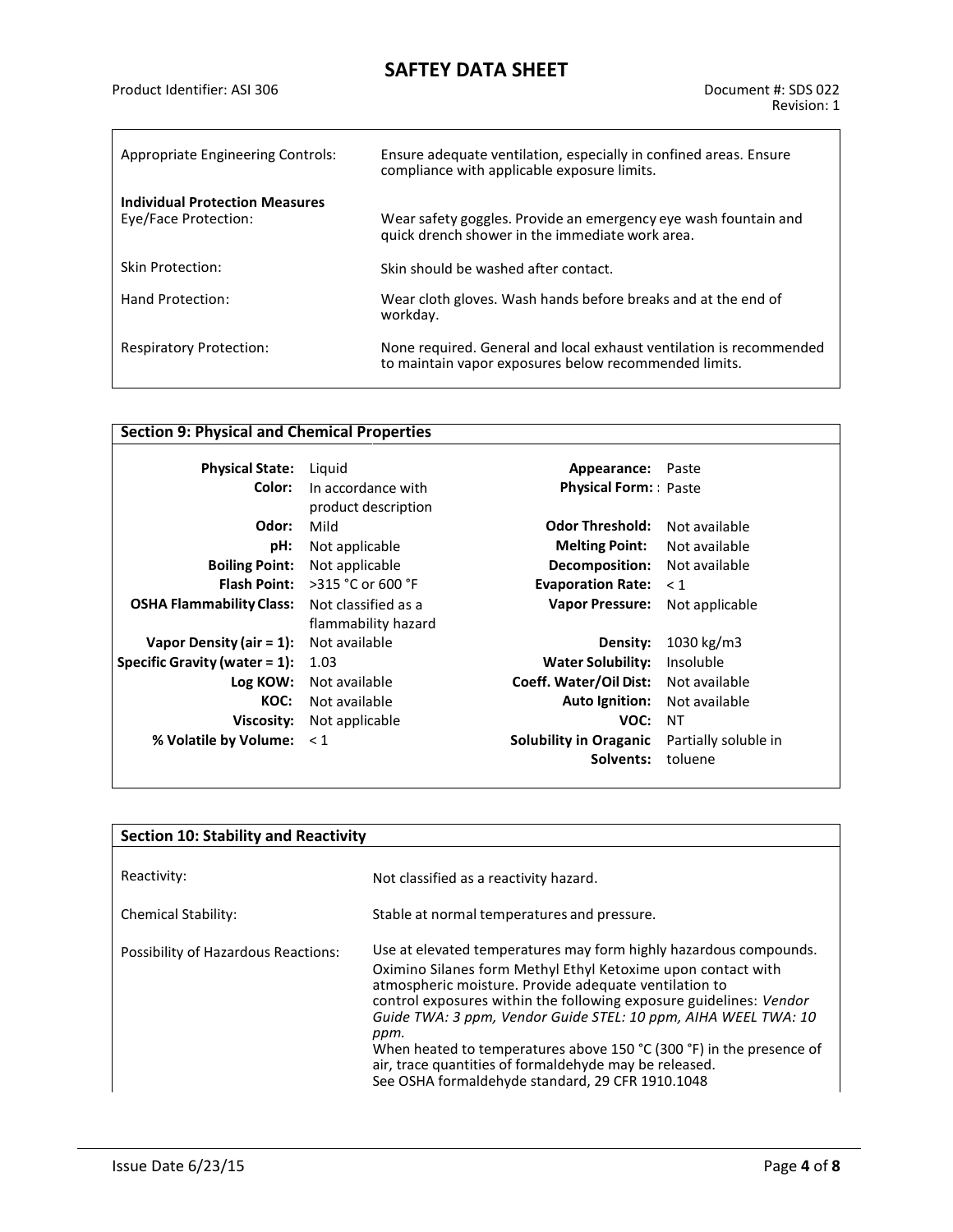| Product Identifier: ASI 306       | Document #: SDS 022<br>Revision: 1                                                                            |
|-----------------------------------|---------------------------------------------------------------------------------------------------------------|
|                                   | Hazardous decomposition products will be formed at elevated<br>temperatures.                                  |
| Conditions to Avoid:              | None known.                                                                                                   |
| Incompatible Materials:           | No information available for the product.                                                                     |
| Hazardous Decomposition Products: | Upon decomposition, this product emits carbon dioxide, carbon<br>monoxide, silicon dioxide, and formaldehyde. |

| <b>Section 11: Toxicological Information</b>                                                                |                                                |  |
|-------------------------------------------------------------------------------------------------------------|------------------------------------------------|--|
| <b>Acute Toxicity</b><br><b>Component Analysis - LD50/LC50</b><br>No information available for the product. |                                                |  |
| <b>Information on Likely Routes of Exposure</b>                                                             |                                                |  |
| Inhalation:                                                                                                 | Not classified based on available information. |  |
| Ingestion:                                                                                                  | Not classified based on available information. |  |
| Skin Contact:                                                                                               | Not classified based on available information. |  |
| Eye Contact:                                                                                                | Not classified based on available information. |  |
| Immediate Effects:                                                                                          | Not classified based on available information. |  |
| Delayed Effects:                                                                                            | No information is available.                   |  |
| Medical Conditions Aggravated by<br>Exposure:                                                               | No information is available.                   |  |
| Irritation/Corrosivity Data:                                                                                | Not classified based on available information. |  |
| Respiratory Sensitization:                                                                                  | Not classified based on available information. |  |
| Dermal Sensitization:                                                                                       | Not classified based on available information. |  |
| Germ Cell Mutagenicity:                                                                                     | Not classified based on available information. |  |
| Carcinogenicity:                                                                                            | Not classified based on available information. |  |
| <b>Component Carcinogenicity</b><br>No information available for the product.                               |                                                |  |
| Reproductive Toxicity:                                                                                      | Not classified based on available information. |  |
| Specific Target Organ Toxicity -<br>Single Exposure:                                                        | No target organs identified.                   |  |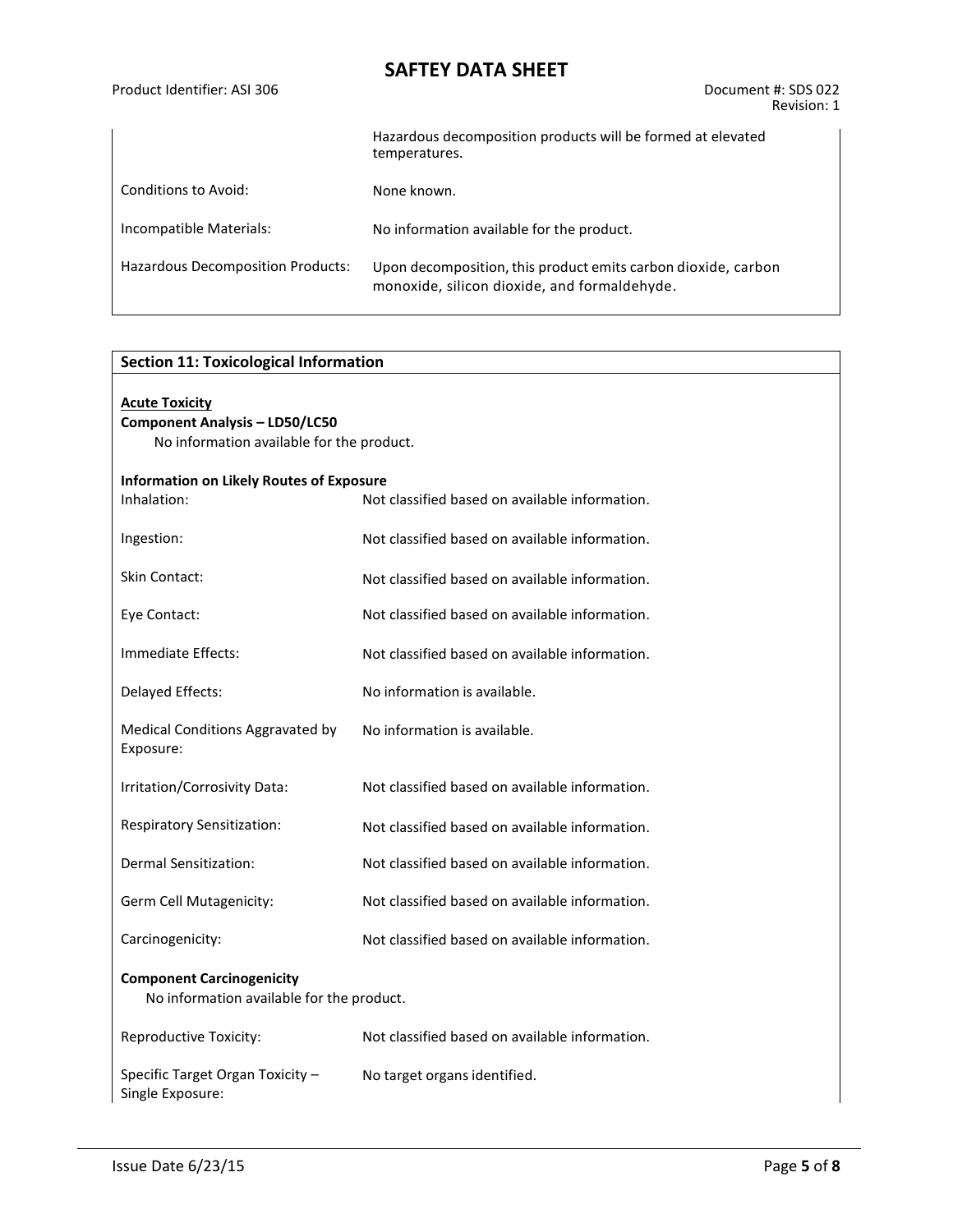Product Identifier: ASI 306 Document #: SDS 022

| Specific Target Organ Toxicity $-$<br>Repeated Exposure: | No target organs identified.                   |
|----------------------------------------------------------|------------------------------------------------|
| <b>Aspiration Hazard:</b>                                | Not classified based on available information. |

| <b>Section 12: Ecological Information</b>                                                 |                                           |  |
|-------------------------------------------------------------------------------------------|-------------------------------------------|--|
| <b>Ecotoxicity</b><br>No information available for the product.                           |                                           |  |
| <b>Component Analysis - Aquatic Toxicity</b><br>No information available for the product. |                                           |  |
| Persistence and Degradability:                                                            | No information available for the product. |  |
| Bioaccumulative Potential:                                                                | No information available for the product. |  |
| Mobility in Soil:                                                                         | No information available for the product. |  |
| Biodegration:                                                                             | No information available for the product. |  |

| <b>Section 13: Disposal Considerations</b> |                                                                                                                                       |  |
|--------------------------------------------|---------------------------------------------------------------------------------------------------------------------------------------|--|
| Disposal Methods:                          | Dispose in accordance with all applicable federal, state/regional and<br>local laws and regulations.                                  |  |
| Disposal of Contaminated Packaging:        | Dispose of unused product properly. Empty containers should be taken<br>to an approved waste handling site for recycling or disposal. |  |
| <b>Component Waste Numbers:</b>            | The U.S. EPA has not published waste numbers for this product's<br>components.                                                        |  |

| <b>Section 14: Transport Information</b> |                                         |  |
|------------------------------------------|-----------------------------------------|--|
|                                          |                                         |  |
| <b>International Regulation</b>          |                                         |  |
| UNRTDG:                                  | Not regulated as a dangerous good.      |  |
| $IATA-DGR:$                              | Not regulated as a dangerous good.      |  |
| IMDG-Code:                               | Not regulated as a dangerous good.      |  |
| Transport in bulk according to Annex     |                                         |  |
| II of MARPOL 73/78 and the IBC Code:     | Not applicable for product as supplied. |  |
|                                          |                                         |  |
| <b>Domestic Regulation</b>               |                                         |  |
| DOT:                                     | Not regulated as a dangerous good.      |  |
|                                          |                                         |  |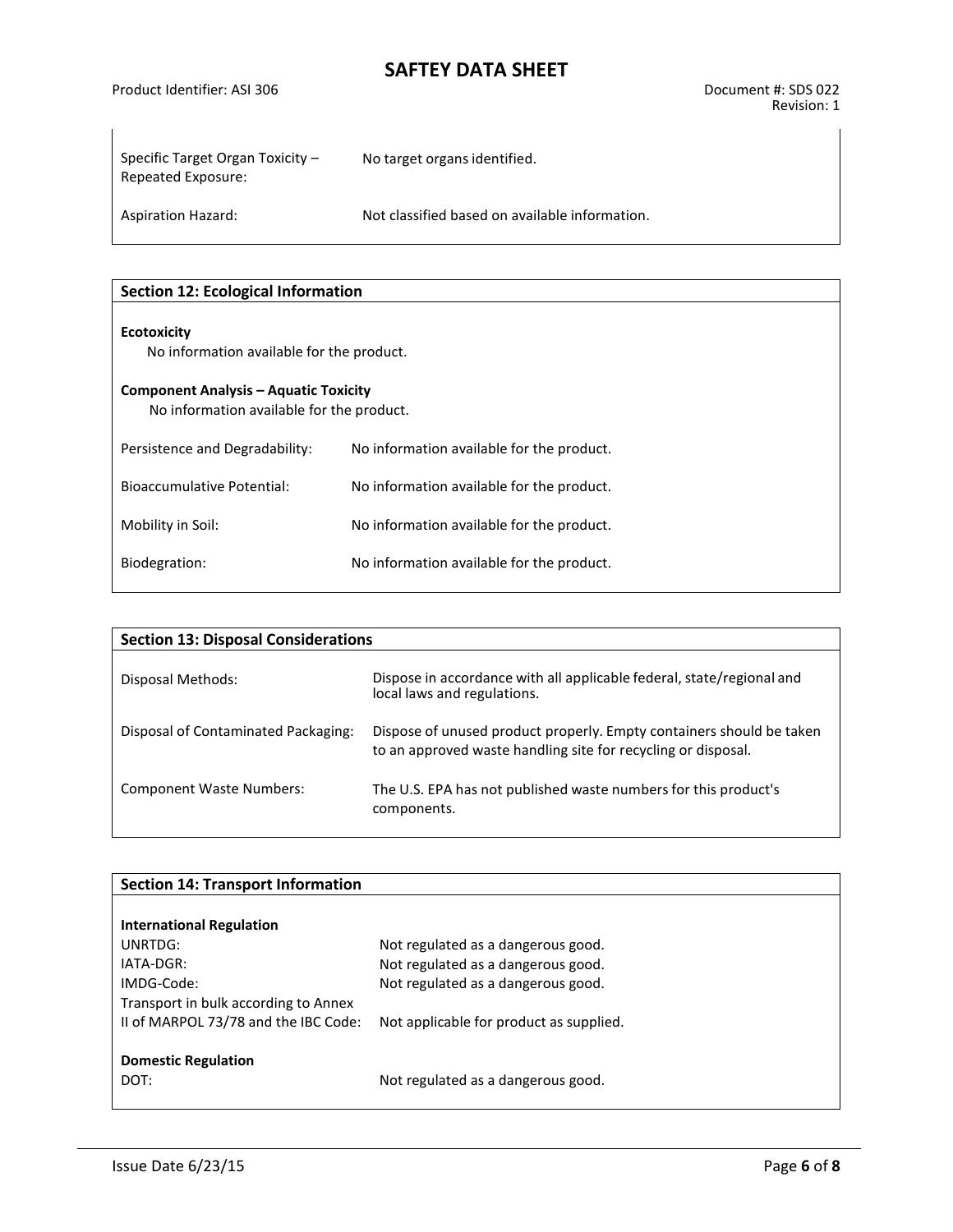#### **Section 15: Regulatory Information**

| <b>US Federal Regulations</b><br>SARA 302 Extremely Hazardous                                |                                                                                                                       |
|----------------------------------------------------------------------------------------------|-----------------------------------------------------------------------------------------------------------------------|
| Substances:                                                                                  | None contained in product.                                                                                            |
| <b>SARA 304:</b>                                                                             | Not applicable.                                                                                                       |
| SARA 311/312:                                                                                | None known.                                                                                                           |
| <b>SARA 313:</b>                                                                             | None known.                                                                                                           |
| TSCA:                                                                                        | All components of this product are listed on TSCA Inventory.                                                          |
| <b>CERCLA Reportable Quantity:</b>                                                           | No information available for the product.                                                                             |
| <b>US State Regulations</b><br>California Proposition 65:                                    | This product does not contain any chemicals known by the State of California<br>to cause cancer or reproductive harm. |
| <b>Component Analysis – International Inventories</b><br><b>WHMIS Hazard Class:</b><br>None. |                                                                                                                       |
| Export Schedule:                                                                             | B/HTSUS: 3910.00 Silicones in primary form.<br>ECCN: EAR99                                                            |